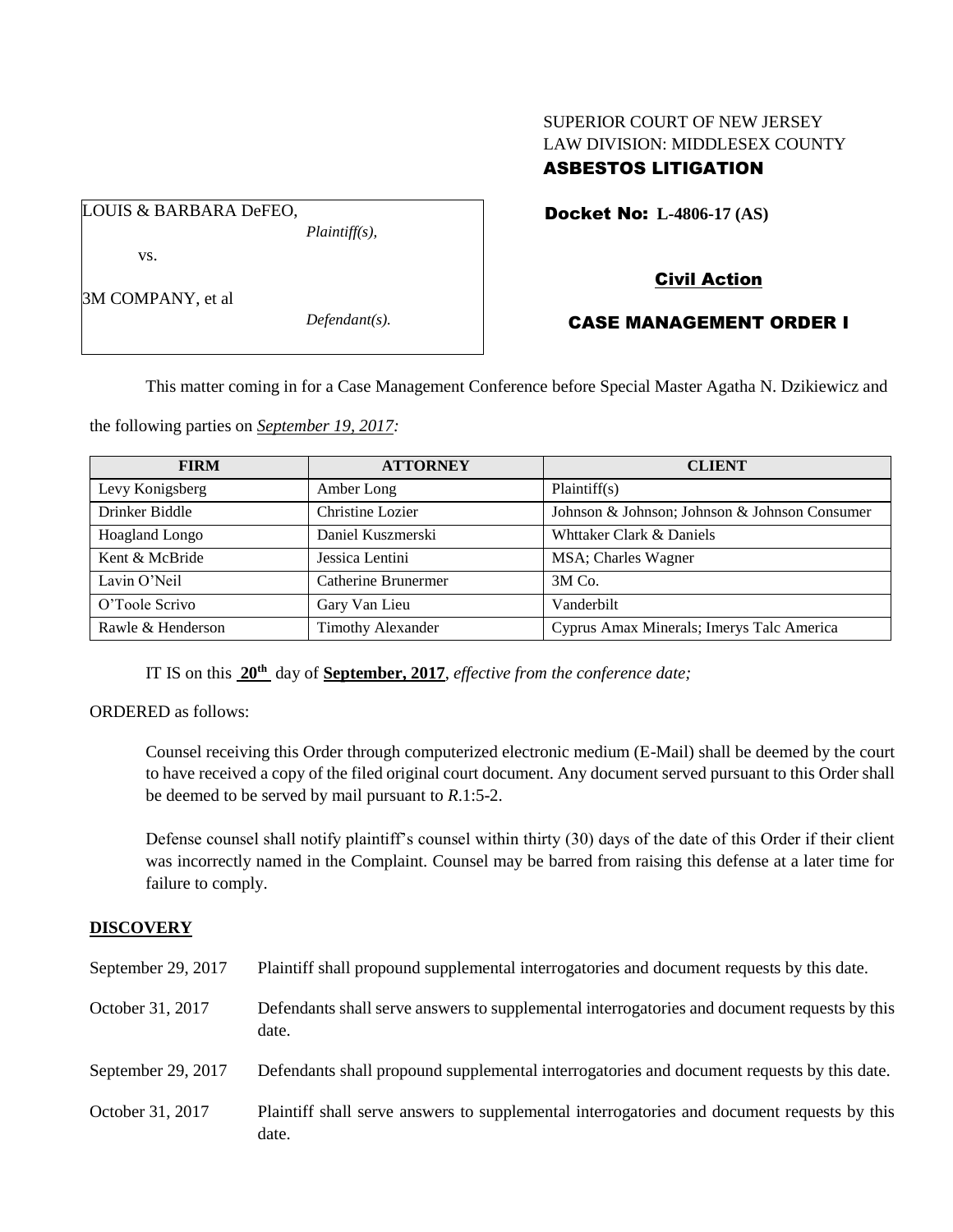- January 31, 2018 Fact discovery, including depositions, shall be completed by this date. Plaintiff's counsel shall contact the Special Master within one week of this deadline if all fact discovery is not completed.
- January 31, 2018 Depositions of corporate representatives shall be completed by this date.

#### **EARLY SETTLEMENT**

March 2, 2018 Settlement demands shall be served on all counsel and the Special Master by this date.

#### **SUMMARY JUDGMENT MOTION PRACTICE**

| March 2, 2018  | Plaintiff's counsel shall advise, in writing, of intent not to oppose motions by this date. |
|----------------|---------------------------------------------------------------------------------------------|
| March 16, 2018 | Summary judgment motions shall be filed no later than this date.                            |
| April 13, 2018 | Last return date for summary judgment motions.                                              |

#### **MEDICAL DEFENSE**

- March 3, 2018 Plaintiff shall serve medical expert reports by this date.
- May 4, 2018 Defendants shall identify its medical experts and serve medical reports, if any, by this date. In addition, defendants shall notify plaintiff's counsel (as well as all counsel of record) of a joinder in an expert medical defense by this date.

#### **LIABILITY EXPERT REPORTS**

- March 3, 2018 Plaintiff shall identify its liability experts and serve liability expert reports or a certified expert statement by this date or waive any opportunity to rely on liability expert testimony.
- May 4, 2018 Defendants shall identify its liability experts and serve liability expert reports, if any, by this date or waive any opportunity to rely on liability expert testimony.

## **ECONOMIST EXPERT REPORTS**

- March 3, 2018 Plaintiff shall identify its expert economists and serve expert economist report(s), if any, by this date or waive any opportunity to rely on economic expert testimony.
- May 4, 2018 Defendants shall identify its expert economists and serve expert economist report(s), if any, by this date or waive any opportunity to rely on economic expert testimony.

#### **EXPERT DEPOSITIONS**

May 25, 2018 Expert depositions shall be completed by this date. To the extent that plaintiff and defendant generic experts have been deposed before, the parties seeking that deposition in this case must file an application before the Special Master and demonstrate the necessity for that deposition. To the extent possible, documents requested in a deposition notice directed to an expert shall be produced three days in advance of the expert deposition. The expert shall not be required to produce documents that are readily accessible in the public domain.

 $\_$  ,  $\_$  ,  $\_$  ,  $\_$  ,  $\_$  ,  $\_$  ,  $\_$  ,  $\_$  ,  $\_$  ,  $\_$  ,  $\_$  ,  $\_$  ,  $\_$  ,  $\_$  ,  $\_$  ,  $\_$  ,  $\_$  ,  $\_$  ,  $\_$  ,  $\_$  ,  $\_$  ,  $\_$  ,  $\_$  ,  $\_$  ,  $\_$  ,  $\_$  ,  $\_$  ,  $\_$  ,  $\_$  ,  $\_$  ,  $\_$  ,  $\_$  ,  $\_$  ,  $\_$  ,  $\_$  ,  $\_$  ,  $\_$  ,